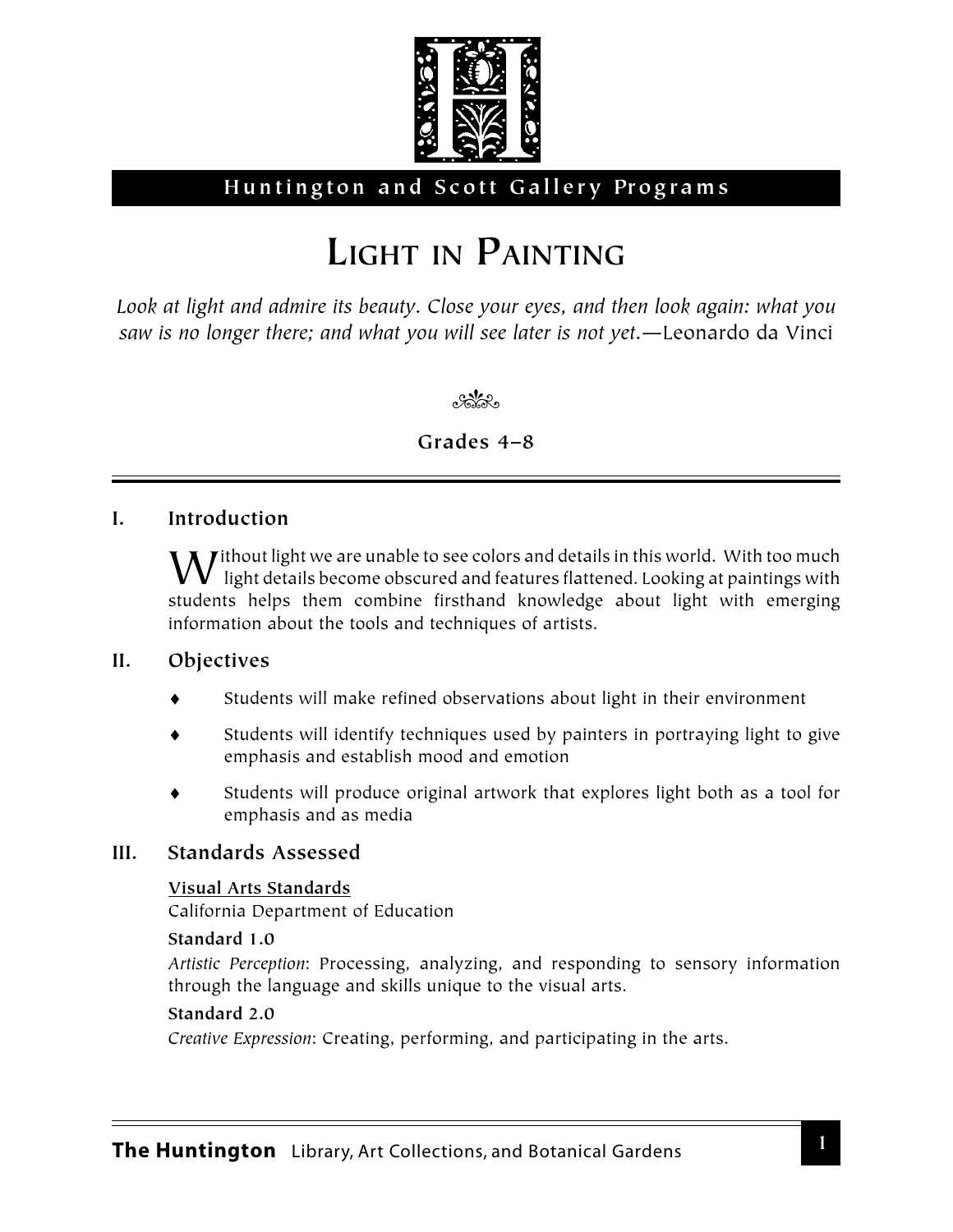#### **Standard 5.0**

*Connections, Relations, Applications*: Connecting and applying what is learned in each art form to learning in other art forms, subject areas, and careers.

#### **IV. Background**

Light is what makes colors and shapes visible to the human eye. Artists closely observe nature and can use their knowledge about the way light behaves to create realistic art. Light comes mostly from the sun, but other natural and made—made things can also glow and radiate light. Objects that don't produce their own light can be illuminated by reflecting light from another source.

What kinds of things reflect the most light? Shiny things like metal, pearls, and lustrous fabrics bounce back so much light to the eye that they appear white on their most reflective surfaces. These are the highlights that artists layer onto their paintings to indicate shine. Painting is a layered process and these highlights of white are often added as the last step in the layered painting.

Draped fabrics that have luster and sheen are difficult to reproduce in painting. Careful observation of these draperies will help students understand the artist's toolbox of materials and techniques.

# **V. Preparation Activities**

Before visiting the Huntington, use the paintings and the discussion questions that follow to prepare students for the visit. Choose from the images on the following pages. Color images also can be accessed from the Huntington education page at <http://www.huntington.org/education/teachers.html>.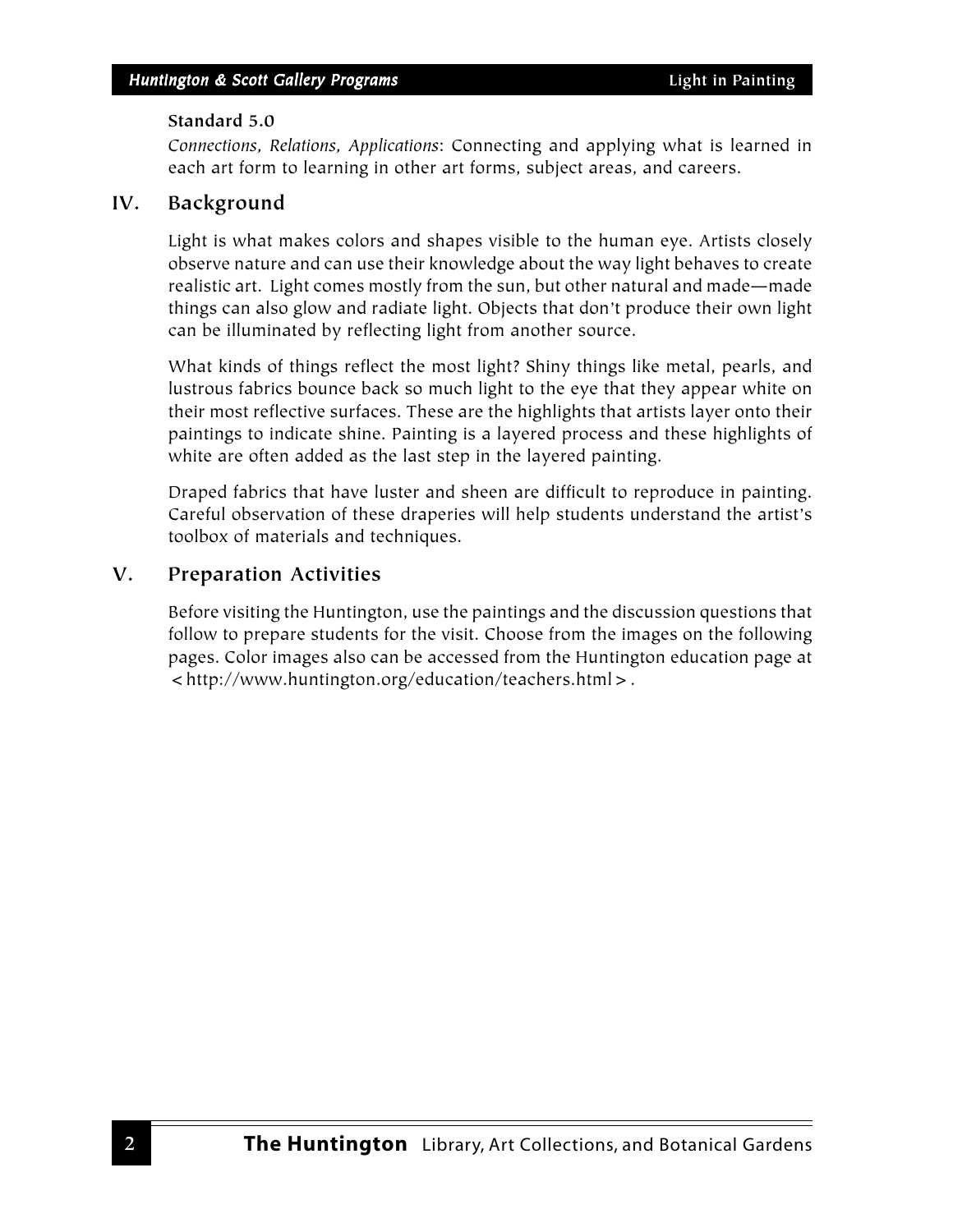#### *Huntington & Scott Gallery Programs* **Light in Painting**



Sarah Jackson John Singleton Copley



(Scott Gallery) (Scott Gallery) (Scott Gallery) (Scott Gallery) (Scott Gallery) (Scott Gallery) (Scott Gallery) (Scott Gallery) (Scott Gallery) (Scott Gallery) (Scott Gallery) (Scott Gallery) (Scott Gallery) (Scott Gallery Sir Anthony Van Dyck (Huntington Gallery)

#### Discussion Questions

- 1. Does this fabric look real to you? Do you think it would have a certain feel if you touched it? Would it feel rough or smooth? What makes you say that? Would it feel warm or cold?
- 2. Look at the fabric in the painting. Is the fabric one solid color or a pattern like a flowered print, stripes, or plaid? How many colors of paint did the artist use to paint this solid color of fabric?
- 3. Do you think the artist put the different colors down all at once or did he do it in layers?Do you think he waited for one layer of paint to dry before he put on another layer? How many layers of paint did the artist use? How can we tell?—There is a scientific way to see through the opaque paint. You can use x-rays or infrared light. Or you can look at the painting under a microscope and examine places where the paint has chipped or holes and bubbles have appeared in the paint.
- 4. How much time do you think it took the artist to make this fabric look real? If the fabric wasn't a solid color, do you think it would have taken the artist a longer time to paint the fabric? Why do you think this?
- 5. What kind of light is making the fabric shine? Do you think it is sunlight? Can you tell where in the painting the light is coming from? How did you make that guess?
- 6. Would it matter if the model moved while the artist was painting? Why?
- 7. At the time this painting was made do you think everyone dressed this way? Why? What kinds of people would dress like this in those days? Would anyone dress like this today?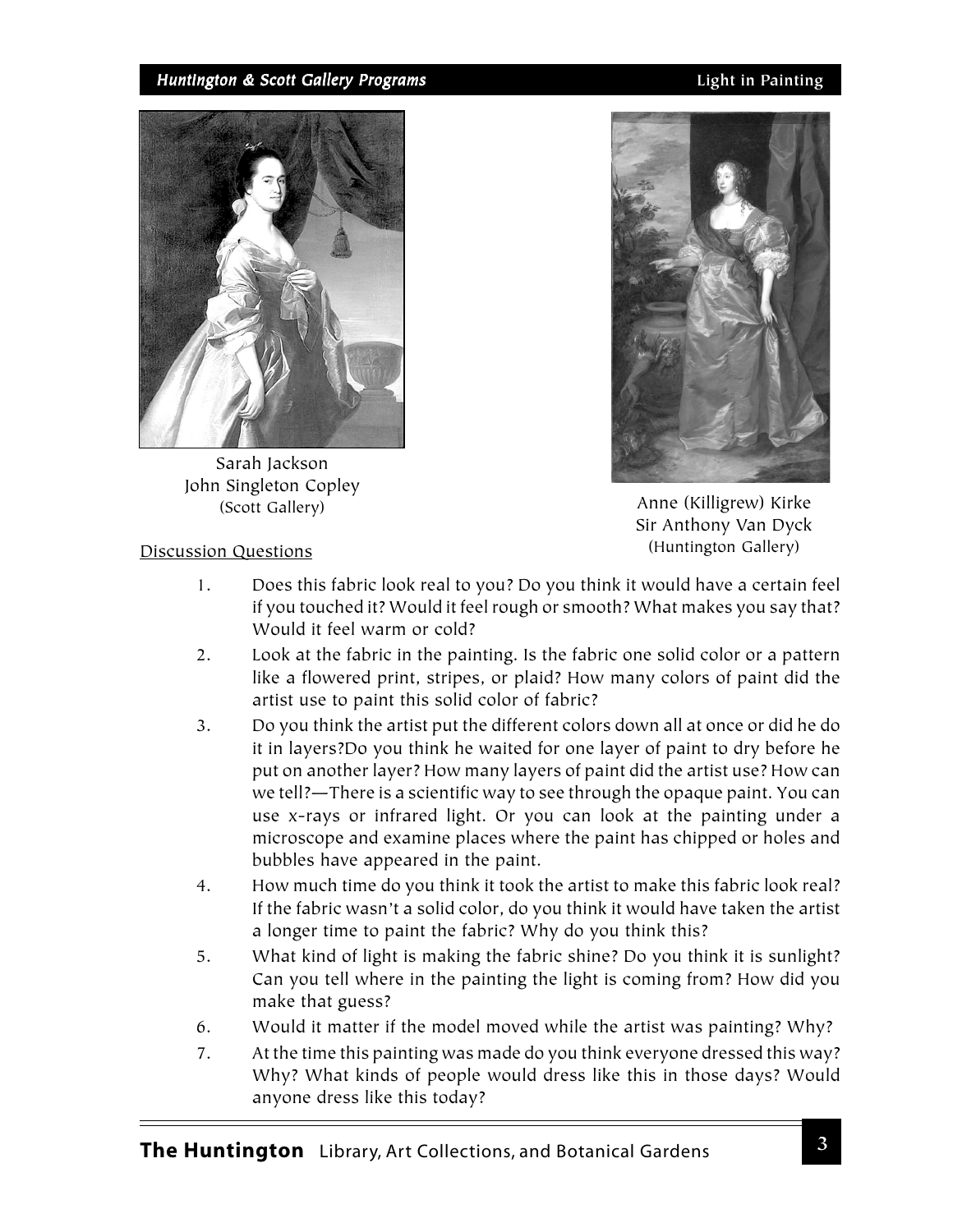Next we will look at light in a landscape painting.



The Grand Canal Scene—A Street in Venice Turner (Huntington Gallery)



In a Quandary or Mississippi Raftmen at Cards Bingham (Scott Gallery)

### Discussion Questions

- 1. Do you see any shiny surfaces in the painting? What are they? Do they use white highlights to show the shine?
- 2. What is difference between the light in the last picture you studied and this one? Is the time of day the same? How can you tell?
- 3. Sometimes there is a quality of light called haze. Does this painting look like it has fog or mist mixed with bright sun? What does that do to the edges of things? Why would brighter light obscure details of the people more than light that is not so bright?
- 4. What kind of feelings does the light make you feel towards the place/ the people?
- 5. Where in the painting do you think the artist wants you to look? Does white show up in that part of the picture?

The artists who painted these pictures used white to make us look at shiny surfaces and the parts of the painting that they wanted us to look at. They used sophisticated layering techniques to make their work almost glow with light. They used paint to show light that tells a story and makes us feel.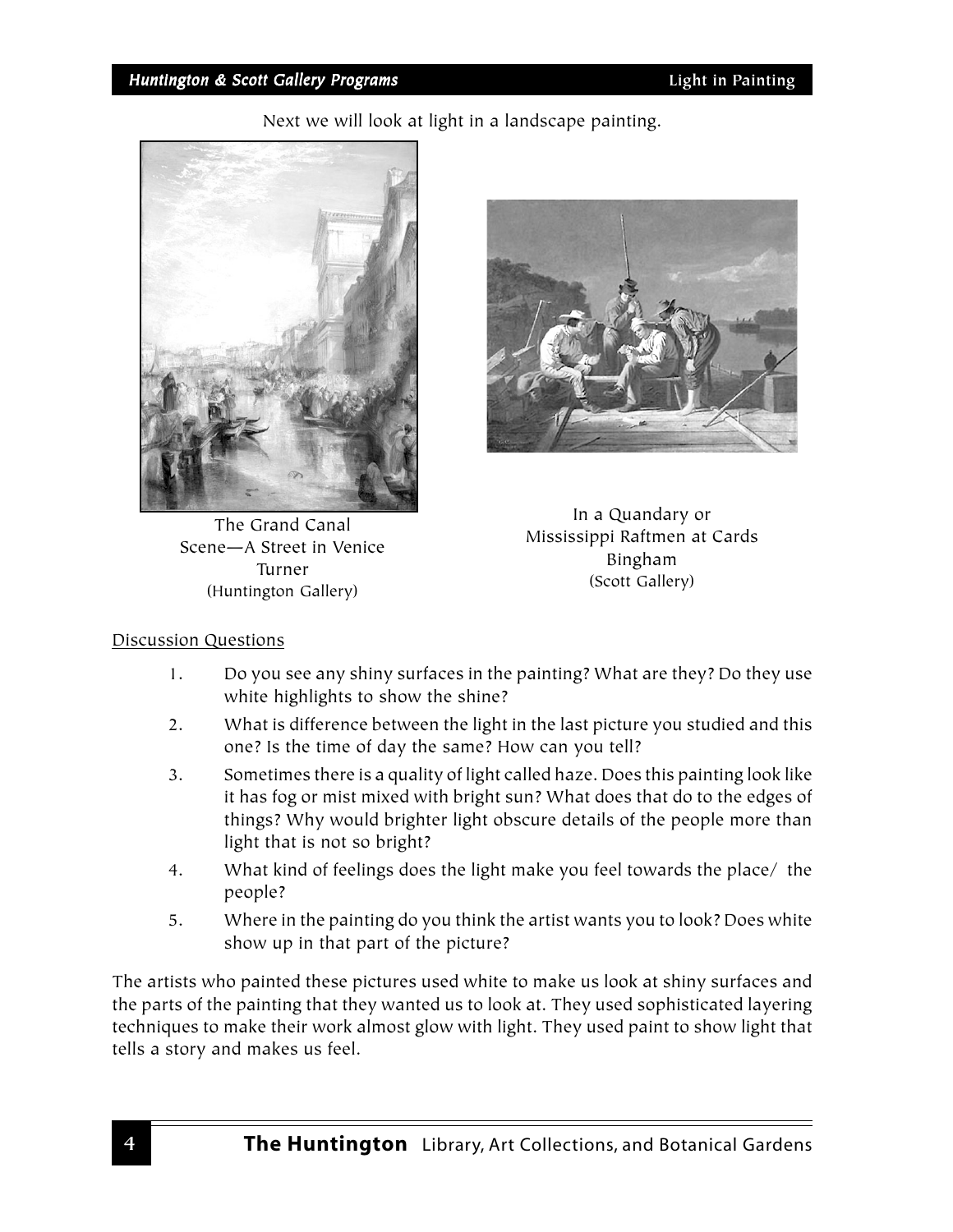#### **VI. Lesson Activities**

- 1. **Make Your Own Paint by Numbers for Shiny Satin Drapery**. Each group of students has a piece of shiny satin fabric that they arrange in interesting folds. Using a digital camera they take a picture of the cloth. They print a color copy of the image. Tracing paper goes over the color printed image of the draped satin and the student outlines the various blocks of light and dark colors lightly with a pencil. The tracing paper comes off. The different tonal areas are marked with 1, 2, 3, 4, 5, and 6. The student makes a color key to follow by drawing 6 small boxes at the bottom of the paper and matching the numbered boxes to the colors in the tonal areas of the digital photo. Following the pattern of marked color areas, the student uses crayons, pastels, colored pencils or watercolors to fill in the tonal areas working with the darkest color first and filling in the white highlights last.
- 2. **Shining Words.** Have students write a descriptive paragraph about a place that is filled with light and shining surfaces. Have the students underline all the words that describe light or shiny, glowing things. Make a master list of all the different words used in the student writing and give extra credit to students who can add three new words to the list. Keep the contest going for a week and then have students write another paragraph about a different shining, light-filled place with a copy of all the light words in front of them. See if they increase the number of "light" words they include in their writing.

*Variation*: Have students work in groups to find artwork in magazines or on the Internet or take photographs that can be placed in a visual glossary of light words.

*Extension*: Have students choose one image from their descriptive paragraph and make an original piece of art inspired by it. Students could use permanent markers on clear transparency sheets, use pastels on paper, and take digital or conventional photos.

3. **Changing Light and Changing Moods.** Using art prints from books and the Internet have students work in groups to find light that tells different emotional stories. Have students identify five different moods suggested by the light in paintings and have the students make a label to describe the mood The group should select one picture to present to the class in poster, written summary and image, or oral presentation.

*Art Production*: Have students do water color washes of skies to illustrate four of the moods identified in the student research. Make a silhouette of a city skyline, mountains, and a figure on hill to place in front of the washes. Does the mood change when the background changes? Does the mood stay the same when the foregrounds are different?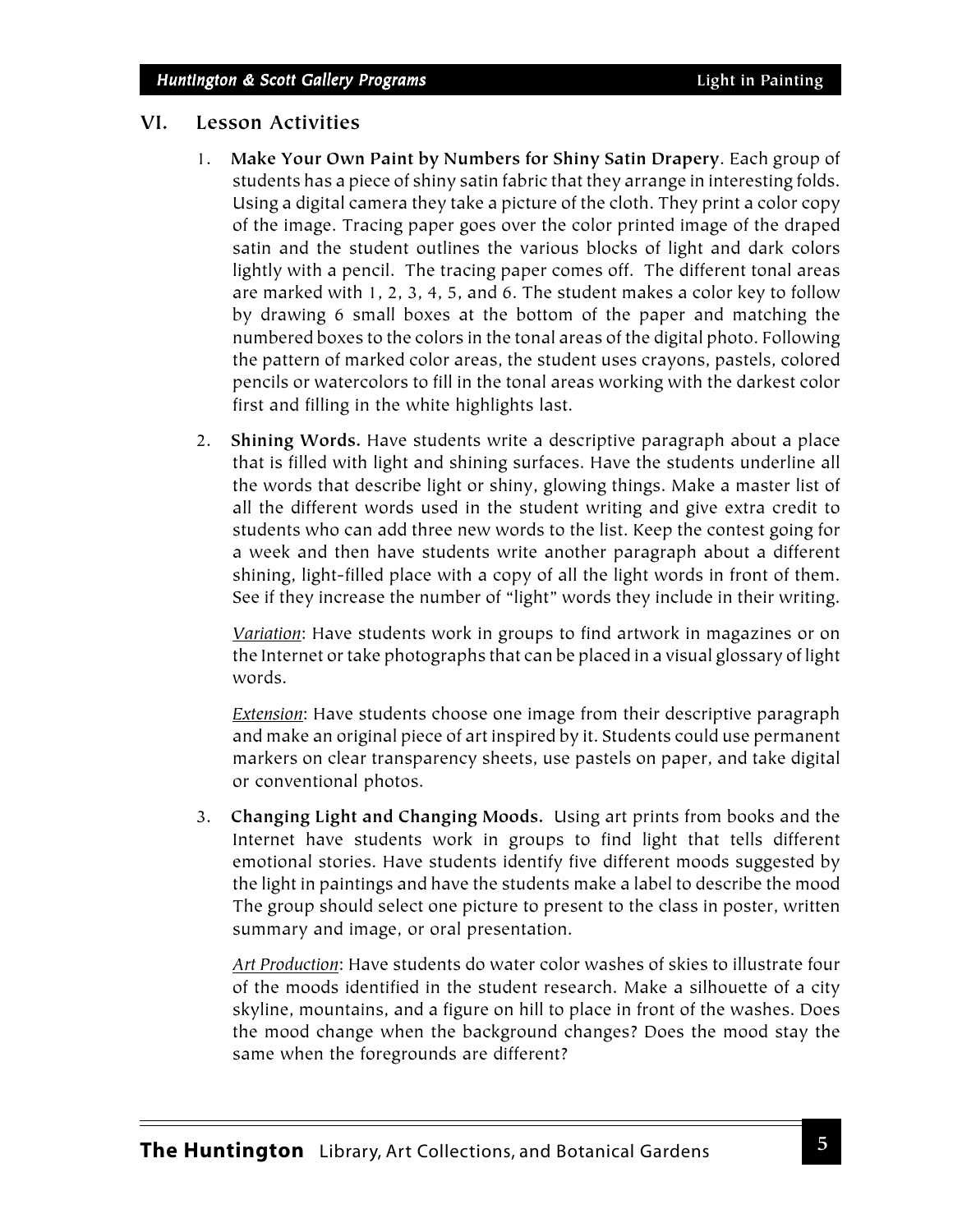#### *Huntington & Scott Gallery Programs* **Light in Painting**

4. **Modern Artists of Light.** Have students do research on artists working today who use light as an inspiration or subject. Have them select one work by a modern artist and compare it to a work studied at the Huntington in regards to light. (Suggestions: David Hockney's swimming pool series, Robert Irwin, Bill Viola, Tamar Frank, Joos Van Santen, and Dan Flavin)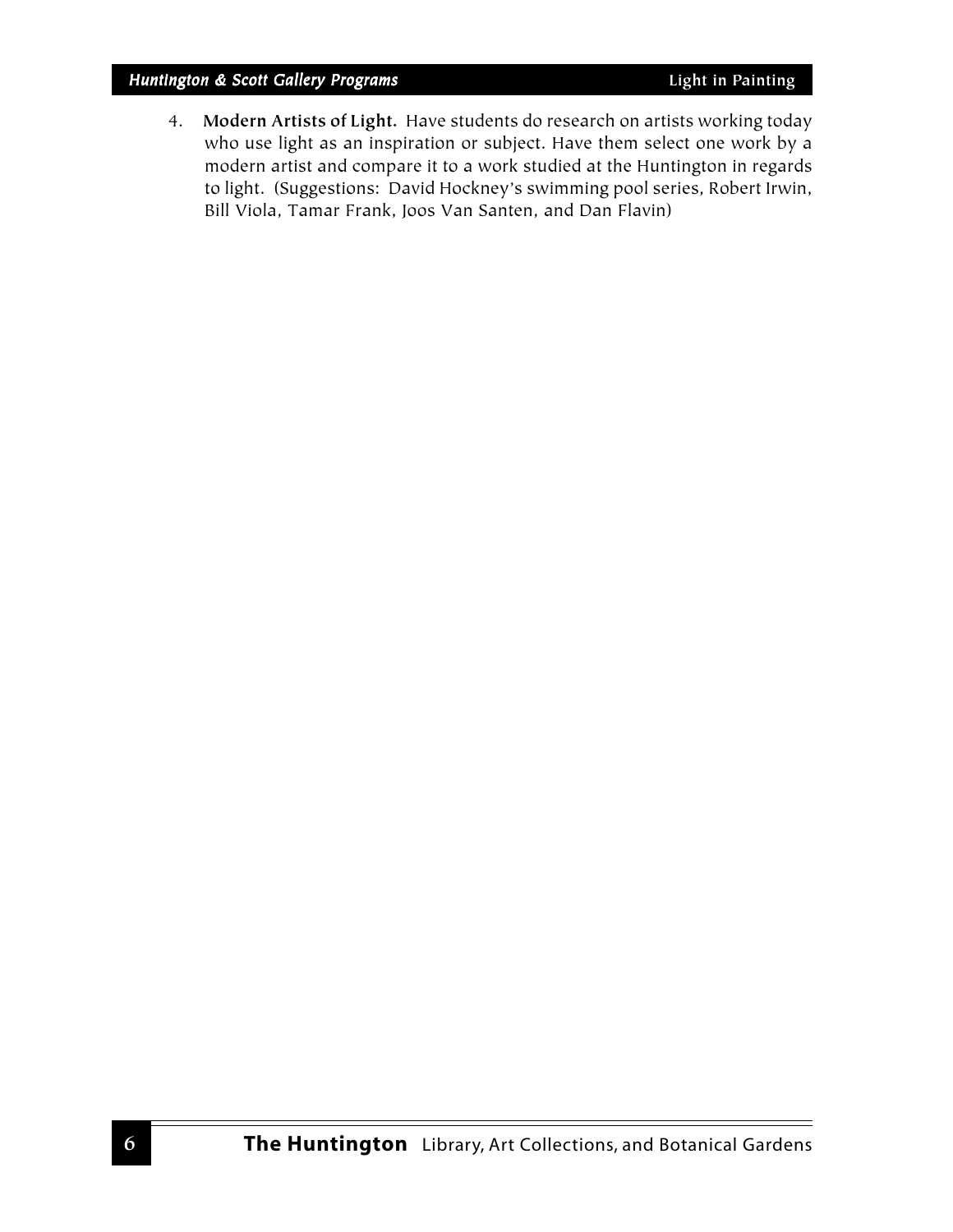# **Vocabulary**

- *Backlighting*: when the source of light on a person or thing comes from the rear causing the edges to glow and the front to be less detailed and in shadow
- **Contrast:** the amount of difference between opposites like light and dark or warm and cool colors in a painting or photograph
- *Chiaroscuro*: using light and dark as in a shaded drawing to show that an object has 3 dimensions. It comes from the Italian words Chiaro which means light and Oscuro meaning dark. Sometimes it is used to describe very dramatic lighting as if a spotlight is illuminating a portion of a painting or drawing.
- **Dappled:** when light is broken up into patches and spots as it filters through leaves. The grass, people, animals in this light can look as though they have large dots of light on them.
- *Facets*: flat surfaces of a jewel, crystal, or piece of cut glass that are at angles to each other causing light to sparkle off its surface when it is moved in the light or light moves across its surfaces.
- **Focal point:** the place where the artist wants to bring your eye in a painting
- **Diffuse:** when light is scattered widely instead of being sharply focused, causing softer edges on things in the picture
- *Filter*: when light enters as if through the openings of a screen, or between leaves, causing the light to be more spread out
- *Gesso*: a primer or precoating for a surface that will be painted upon traditionally a runny, plaster-like coating made of white powdered mineral, often chalk, and glue that has been cooked
- *Glaze*: in painting, a very thin layer of paint you can see through, sometimes used in layers over opaque paints to create subtle effects of shine and shadow
- *Gloss*: a shiny finish that reflects light
- *Gold leaf*: gold that has been pounded into very thin sheets, applied on a thin layer of glue to picture frames and in details on paintings and books
- *Ground*: the coating on a canvas, paper, or board before it is painted. It can be white or a thin wash of color
- *Halo*: glowing circle or oval of yellow, white or gold around a figure's head that shows the person is a saint or angel